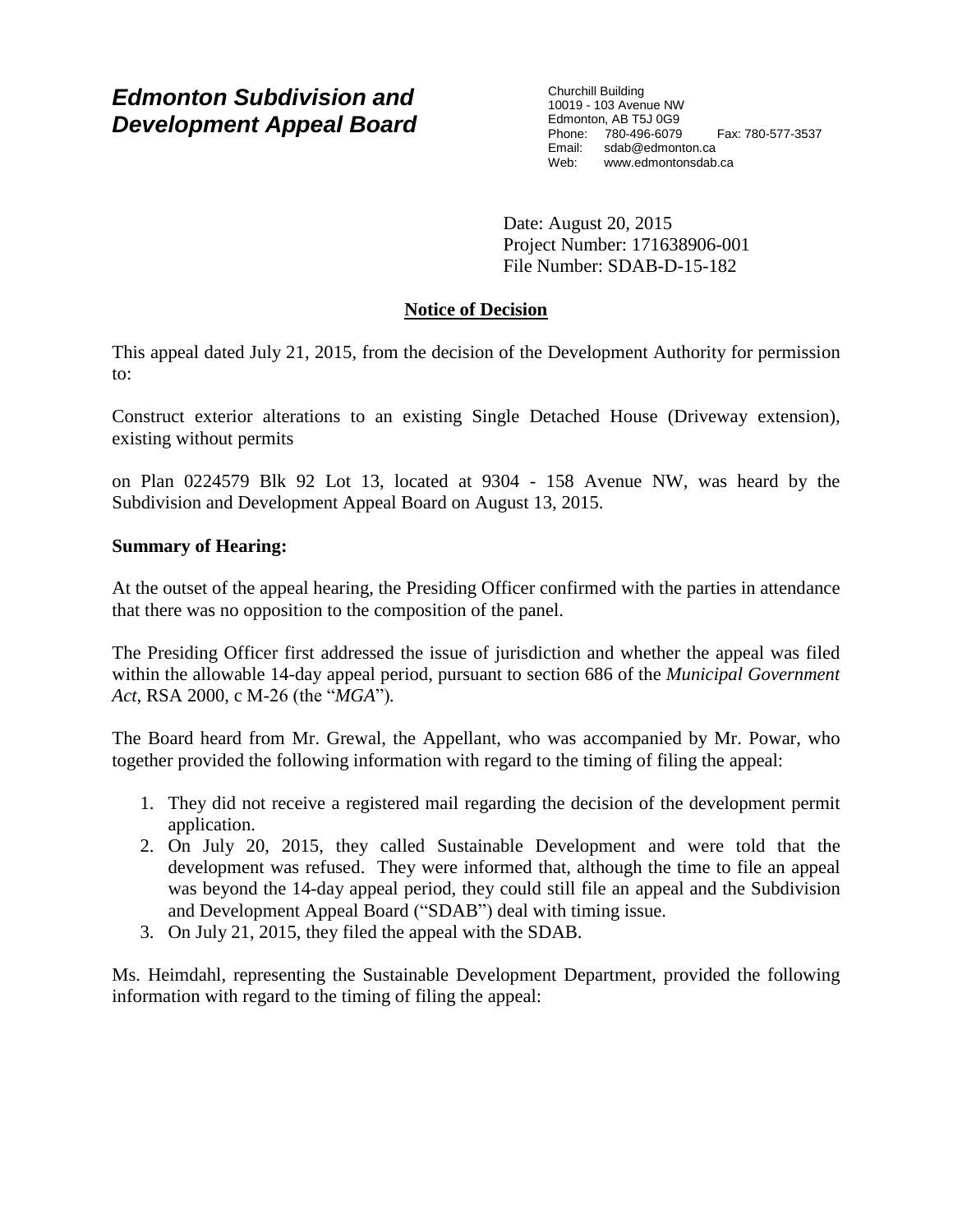1. The normal practice is to send out the decision letter by registered mail on the day the Development Authority made the decision. However, she did not have any mailing records with her.

The hearing was adjourned to allow the Development Authority to return to her office to provide information to the Board in order for them to make a decision regarding the timing of filing the appeal.

The Board then reconvened and continued to hear from Ms. Heimdahl who made the following points:

- 1. She provided the Board with a copy of the Canada Post tracking record from when the permit decision was sent out, marked "Exhibit A".
- 2. The tracking record indicated that there were multiple attempts to deliver the registered mail with the first attempt being on July 7, 2015. The registered mail was ultimately returned to Sustainable Development after numerous attempts.

#### **Motion:**

That the Board assumes jurisdiction pursuant to Section 686(1)(a)(i) of the *Municipal Government Act*.

#### **Reasons for Decision:**

The Board finds the following:

- 1. Based on the evidence provided, the Board determined the Appellant was notified of the refusal of the development permit on July 20, 2015, and filed the appeal on July 21, 2015. Therefore, pursuant to section  $686(1)(a)(i)$  of the *MGA*, the appeal was filed within the allowable 14 days.
- 2. Even if the Appellant had received the registered mail on July 7, 2015, the appeal was filed within the allowable 14-day period.

#### **Summary Continued:**

The Board heard an appeal of the decision of the Development Authority to refuse an application to construct exterior alterations to an existing Single Detached House (driveway extension), existing without permits, located at 9304 - 158 Avenue NW. The subject Site is zoned RF1 Single Detached Residential Zone.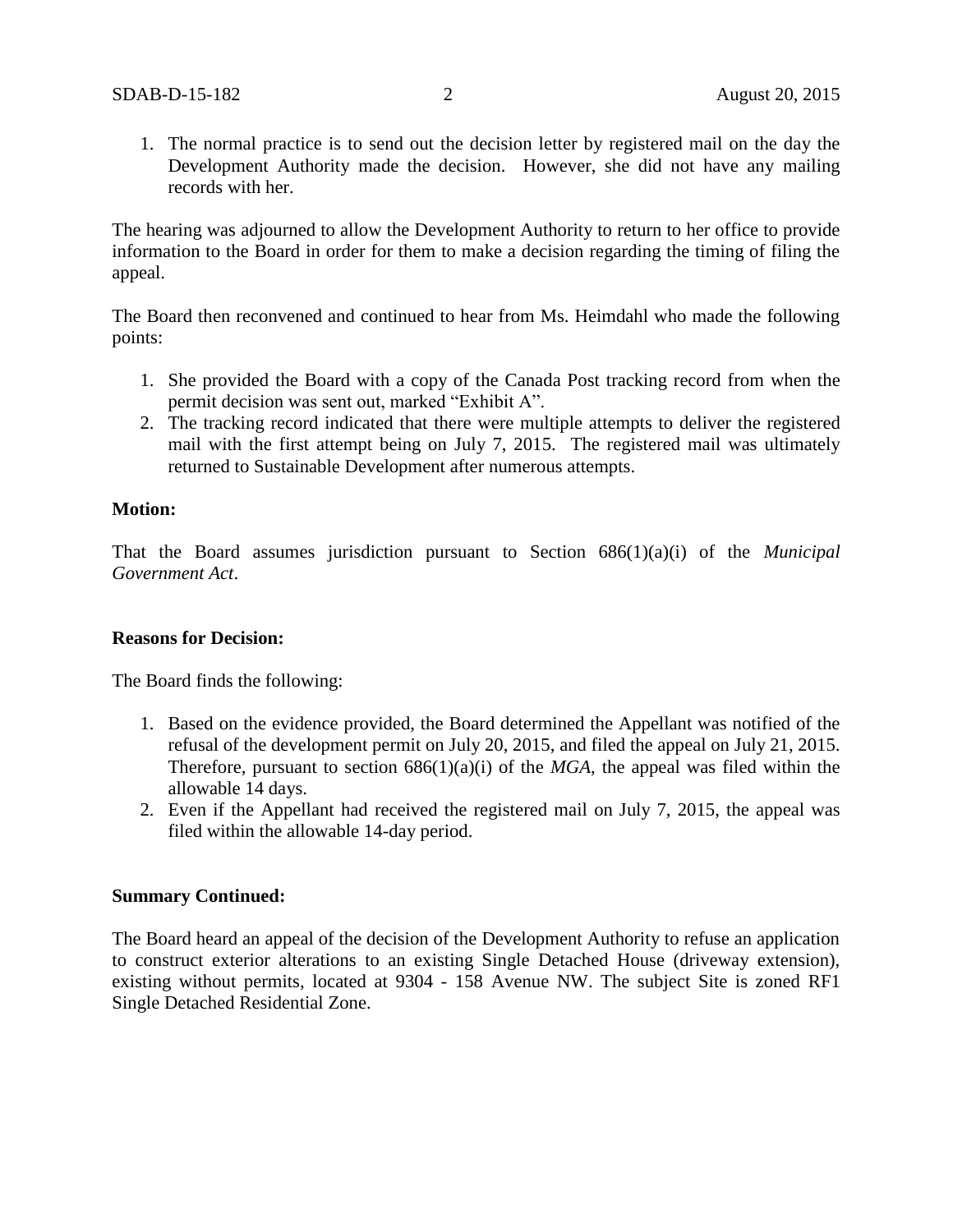The development permit was refused because the concrete extension to the left of the existing driveway does not lead to an overhead garage door or parking area, Front yards must be landscaped and parking is not allowed, the maximum allowed width for a driveway is exceeded by 7.00 metres and the proposed development is not in keeping with the character of the neighbourbood.

Prior to the hearing the following information was provided to the Board, copies of which are on file:

- An email dated August 10, 2015, from the owner of the property immediately west of the subject site withdrawing previous concern and recommending that the driveway extension be allowed to remain.
- A written submission from the Development Authority dated August 11, 2015.

The Board heard from Mr. Grewal, the Appellant, who was accompanied by Mr. Powar, who together made the following points:

- 1. An adjacent neighbour filed a complaint to Bylaw Enforcement regarding a truck, trailer, and bobcat that had been parked on the front driveway.
- 2. Due to the complaint they poured the extended driveway in 2006.
- 3. They received two tickets within one week due to the complaints.
- 4. As a result of the tickets, they decided to pour concrete into the back yard so they could park the truck, trailer, and bobcat there to avoid any further tickets.
- 5. They provided the Board with a petition with two signatures from neighbouring property owners in support of the development, marked "Exhibit B".
- 6. They provided the Board with a printout of a slide deck showing three examples of comparable properties located more than 10 blocks from the subject Site, marked "Exhibit C".
- 7. They did not receive any complaints from neighbouring property owners when the extension was poured.
- 8. They did not undertake any formal community consultation.

In response to questions by the Board, Mr. Grewal and Mr. Powar provided the following information:

- 1. The house on the subject Site was built in 2000.
- 2. The comparable extended driveways shown in the photos they provided were completed by builders known to them.
- 3. They were informed that those driveway extensions were approved but they did not have documents to confirm this.
- 4. There are no other properties that have similar existing driveway extensions.
- 5. They clarified that the Appellant purchased the property from his father-in-law in 2010 and he was the last owner of the property until April 2015 when it was purchased by the new property owners.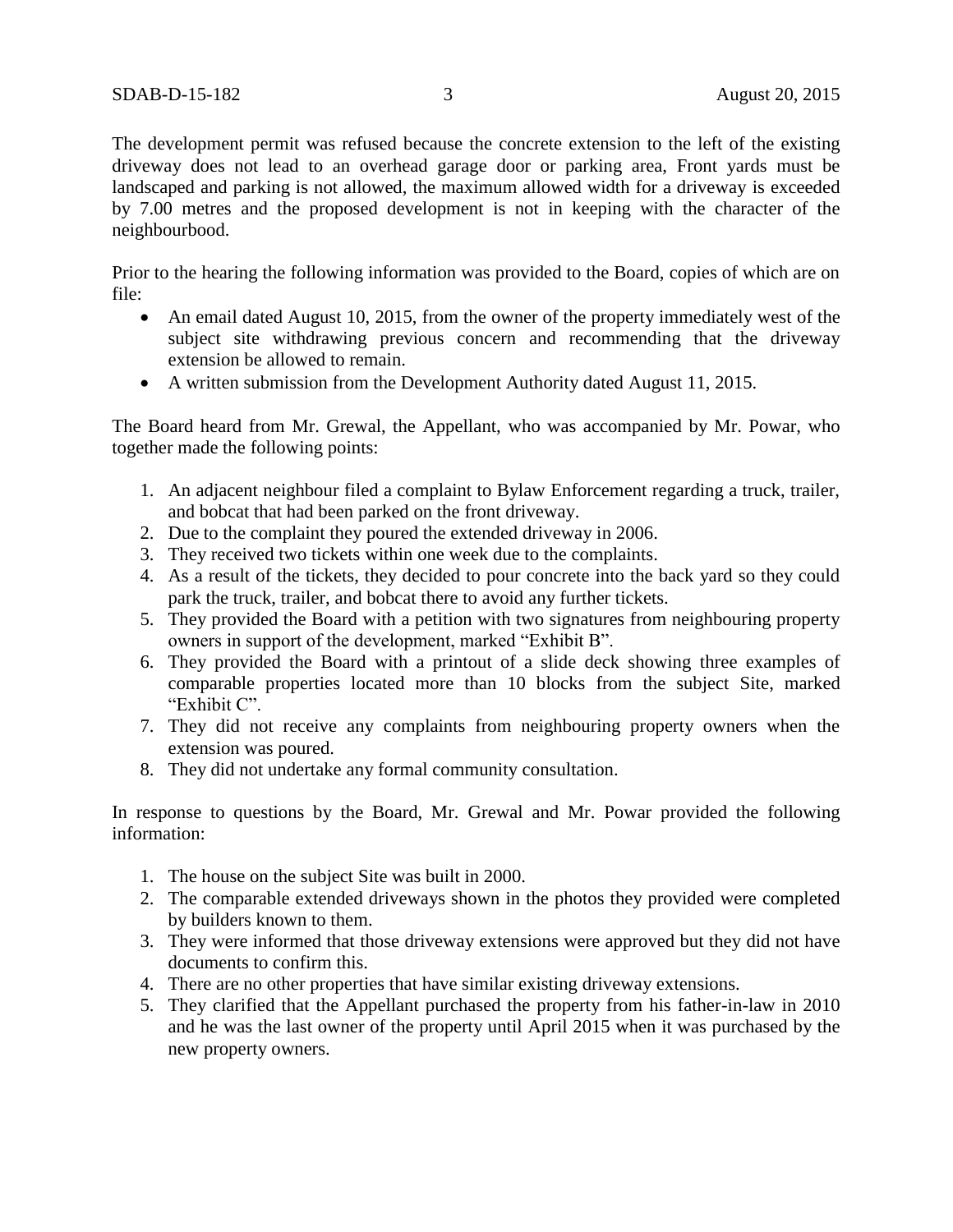- 6. The original walkway and driveway are finished with exposed aggregate and the extension is plain concrete.
- 7. They confirmed that the current property owners would like the driveway to remain as it is.

The Board then heard from Ms. Heimdahl, representing Sustainable Development, who answered questions by the Board and provided the following information:

- 1. Although it was stated in the refused permit that vehicles are parked on the extension, there is no evidence of equipment being stored on the subject Site.
- 2. The refused permit was prompted due to a Compliance Certificate application.
- 3. There are no known complaints on file.
- 4. She has not inspected the property and is not aware of similar driveway extensions in the immediate area.
- 5. She agreed that the photographs in her submission show there is a similar extended driveway on the adjacent pie shape lot to the east.
- 6. Section 11.4(1) of the Edmonton Zoning Bylaw states "… a variance shall be considered only in cases of unnecessary hardship or practical difficulties peculiar to the Use, character, or situation of land or a building, which are not generally common to other land in the same Zone;"
- 7. In her opinion, hardship is not the case on this property because the length and width of the garage can be met on the front lot line.
- 8. The original aggregate driveway and walkway could have been approved but required a variance to Section 54.1 of the Edmonton Zoning Bylaw as they are not "contained within the garage".
- 9. Ms. Heimdahl confirmed the following points:
	- a. Section 54.1(4) is very precise with regard to the minimum and maximum width of driveways, "not including the area used as a walkway", but the Edmonton Zoning Bylaw does not define the maximum width of a walkway therefore it is possible that the proposed development is a walkway extension.
	- b. A driveway is the only place where you can park in the Front Yard. Parking in a Front Yard is not allowed on a walkway or a driveway extension. Therefore, the Edmonton Zoning Bylaw prohibits parking on driveway extensions, but does not prohibit driveway extensions in and of themselves.
	- c. A driveway extension is not illegal but parking on the extension is illegal. That is a Bylaw Enforcement issue not a Development Permit issue for a driveway extension.
- 10. In her opinion, the driveway extension is not compliant with the landscaping requirements, which specifically exclude monolithic concrete in the front yard.

In rebuttal, Mr. Grewal and Mr. Powar made the following points:

1. With regard to the landscaping requirements, they were not aware they needed a written submission and asked the Board to disregard the statement regarding landscaping requirements as outlined on Page 4 of the Agenda.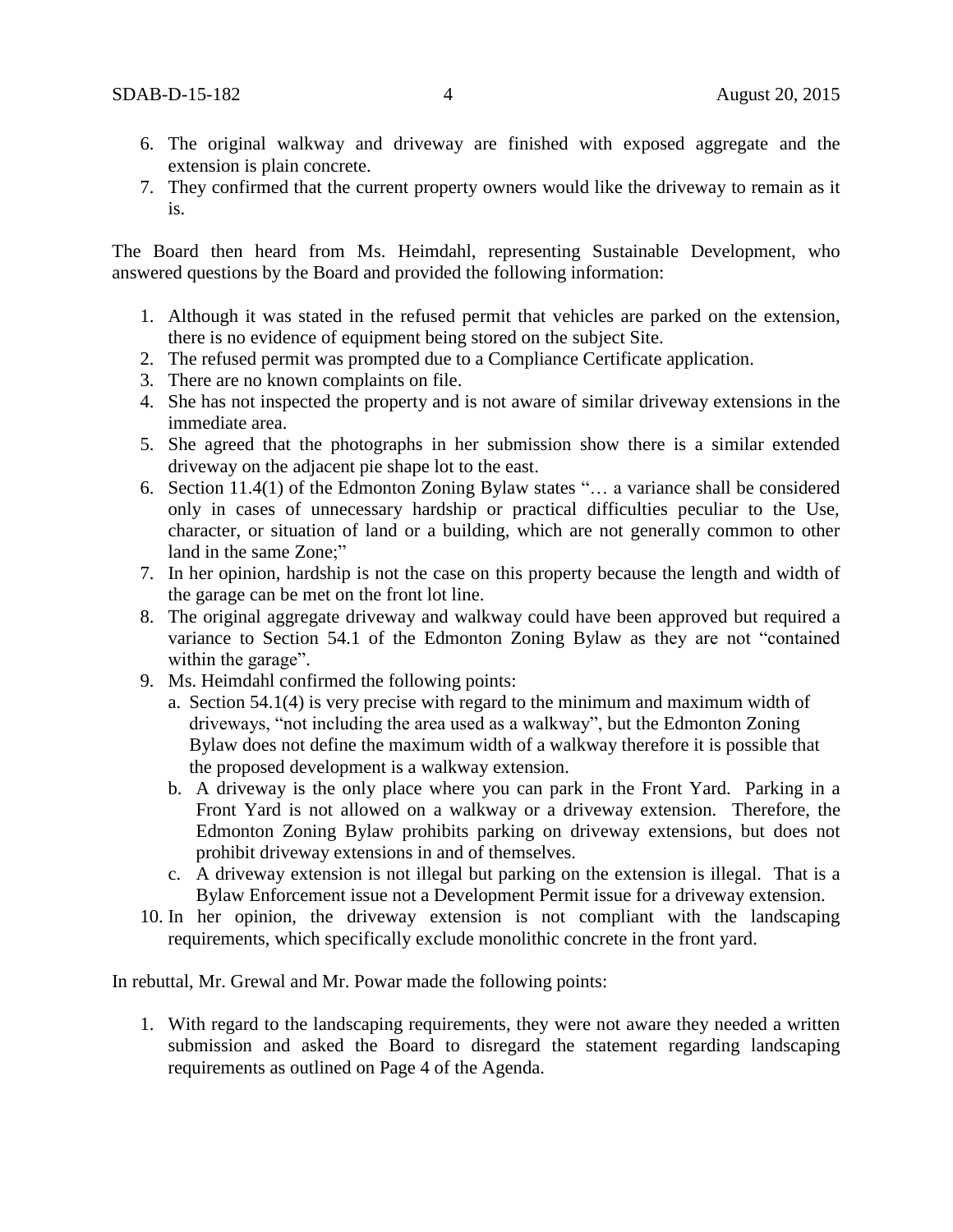- 2. They reiterated that the driveway extension was poured to resolve the concerns with the truck, trailer, and bobcat being parked at the subject Site.
- 3. He agrees that the extension is a walkway and is characteristic of the neighbourhood.
- 4. The bobcat belongs to a previous property owner and was parked in the back yard and not the front driveway extension.
- 5. There was previously grass in the area where the concrete now exists.
- 6. The extension was poured to address the concerns of the residents complaining and to avoid any further tickets.

#### **Decision:**

The appeal is ALLOWED and the decision of the Development Authority is REVOKED. The development is GRANTED as applied for to the Development Authority, subject to the following CONDITION:

1. Parking of vehicles of equipment in the Front Yard is allowed only of the original aggregate Driveway which connects the existing front-attached Garage to 158 Avenue (see shaded area on attached site plan).

In granting the development the following sections of the Zoning Bylaw are waived:

- a) Section 54.1(4) that imposes a limit of one Driveway in a Front Yard.
- b) Section 55.4(1) that requires Landscaping of all open spaces in Front, Side and Rear Yards.

#### **Reasons for Decision:**

The Board finds the following:

- 1. The proposed development is Accessory to an existing Single Detached House, which is a Permitted Use in the RF1 Single Detached Residential Zone.
- 2. The appealed Driveway extension does comply with definition of 'Driveway' in section 6.1(26) because it leads to a parking area in the Rear Yard.
- 3. Having existed since 2006, prior to the introduction of Section 54.1(4) and Section 55.4(1) into the Edmonton Zoning Bylaw in 2011, the Driveway extension was clearly not in violation of these requirements when it was built. Had a permit been obtained at the time of construction or, alternatively, had a permit for this type of development not been required in 2006, the development would be a legal non-conforming structure and could continue to be used.
- 4. The subject Site poses practical difficulties as defined in section 11.4 for the following reasons:
	- a) It is one of two pie-shaped lots with very narrow frontage on a 90 degree bend joining 158 Avenue to 93 Street. This severely limits access to on-street parking.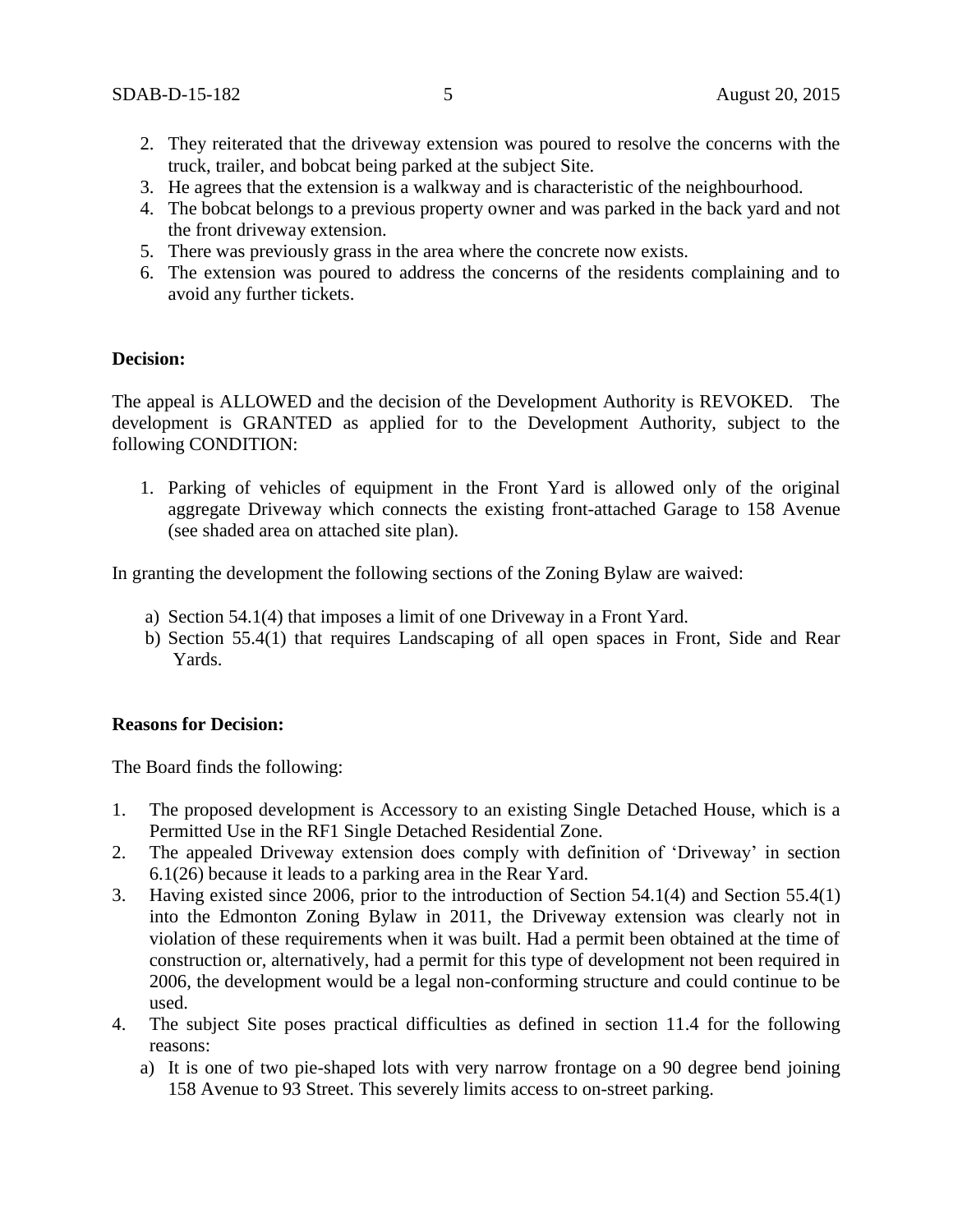- b) There is no access to the subject property except through the very narrow frontage.
- c) Access to on-street parking if further limited by the existence of two cul-de-sacs in close proximity.
- d) The appealed development is one of the few ways that additional off-street parking could be provided on the subject site.
- 5. Photographic evidence shows that the similar pie-shaped lot to the east also provides parking in addition to that available on the Driveway, as defined in section  $54.1(4)(a - b)$ .
- 6. The portion of the additional concrete extension in front of the Dwelling will not have a negative impact on neighbouring property owners.
- 7. Two signatures were received from neighbouring property owners in support of the proposed development.
- 8. The Board received a letter from the most affected neighbor to the west indicating that the Driveway extension should be approved and that previous concerns outlined in the letter relate to the Use of the property.
- 9. The Driveway extension has existed for several years with no known complaints.
- 10. No one appeared in opposition at the hearing.
- 11. Based on the above, it is the opinion of the Board that the proposed development will not unduly interfere with the amenities of the neighbourhood, nor materially interfere with or affect the use, enjoyment or value of neighbouring parcels of land.

#### **Important Information for Applicant/Appellant**

- 1. This is not a Building Permit. A Building Permit must be obtained separately from the Sustainable Development Department, located on the  $5<sup>th</sup>$  Floor, 10250 – 101 Street, Edmonton.
- 2. Obtaining a Development Permit does not relieve you from complying with:
	- a) the requirements of the Revised City of Edmonton, by-law 12800, *Edmonton Zoning Bylaw*, insofar as those requirements have not been relaxed or varied by a decision of the Subdivision and Development Appeal Board,
	- b) the requirements of the *Alberta Safety Codes Act*,
	- c) the *Alberta Regulation 204/207 – Safety Codes Act – Permit Regulation*,
	- d) the requirements of any other appropriate federal, provincial or municipal legislation,
	- e) the conditions of any caveat, covenant, easement or other instrument affecting a building or land.
- 3. When an application for a Development Permit has been approved by the Subdivision and Development Appeal Board, it shall not be valid unless and until any conditions of approval, save those of a continuing nature, have been fulfilled.
- 4. A Development Permit will expire in accordance to the provisions of Section 22 of the Revised City of Edmonton, by-law 12800, *Edmonton Zoning Bylaw.*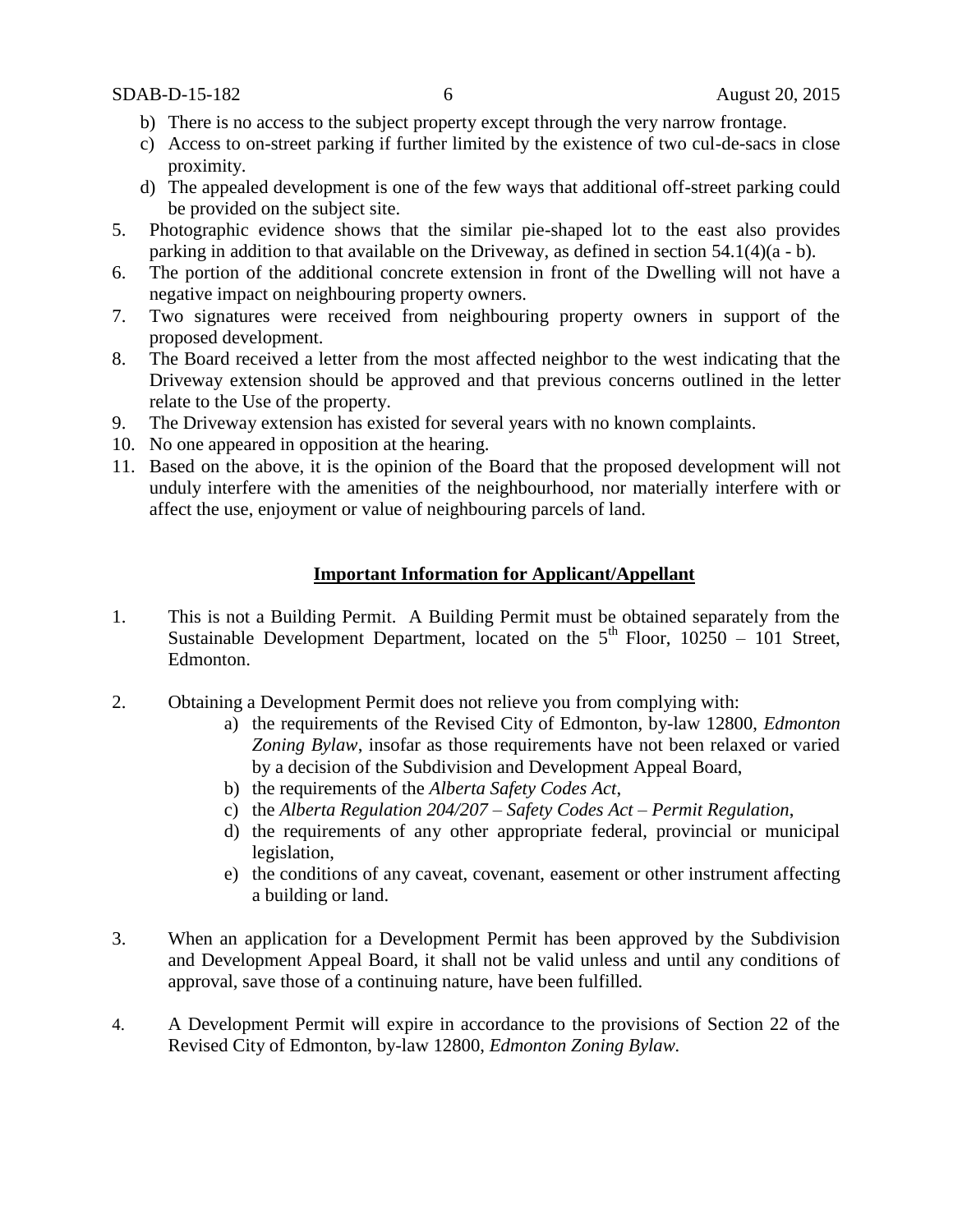- 5. This decision may be appealed to the Alberta Court of Appeal on a question of law or jurisdiction under Section 688 of the *Municipal Government Act*, RSA 2000, c M-26. If the Subdivision and Development Appeal Board is served with notice of an application for leave to appeal its decision, such notice shall operate to suspend the Development Permit.
- 6. When a decision on a Development Permit application has been rendered by the Subdivision and Development Appeal Board, the enforcement of that decision is carried out by the Sustainable Development Department, located on the 5th Floor, 10250 – 101 Street, Edmonton.

*NOTE: The City of Edmonton does not conduct independent environmental checks of land within the City. If you are concerned about the stability of this property for any purpose, you should conduct your own tests and reviews. The City of Edmonton, when issuing a development permit, makes no representations and offers no warranties as to the suitability of the property for any purpose or as to the presence or absence of any environmental contaminants on the property.*

> Mr. N. Somerville, Presiding Officer Subdivision and Development Appeal Board

CC: